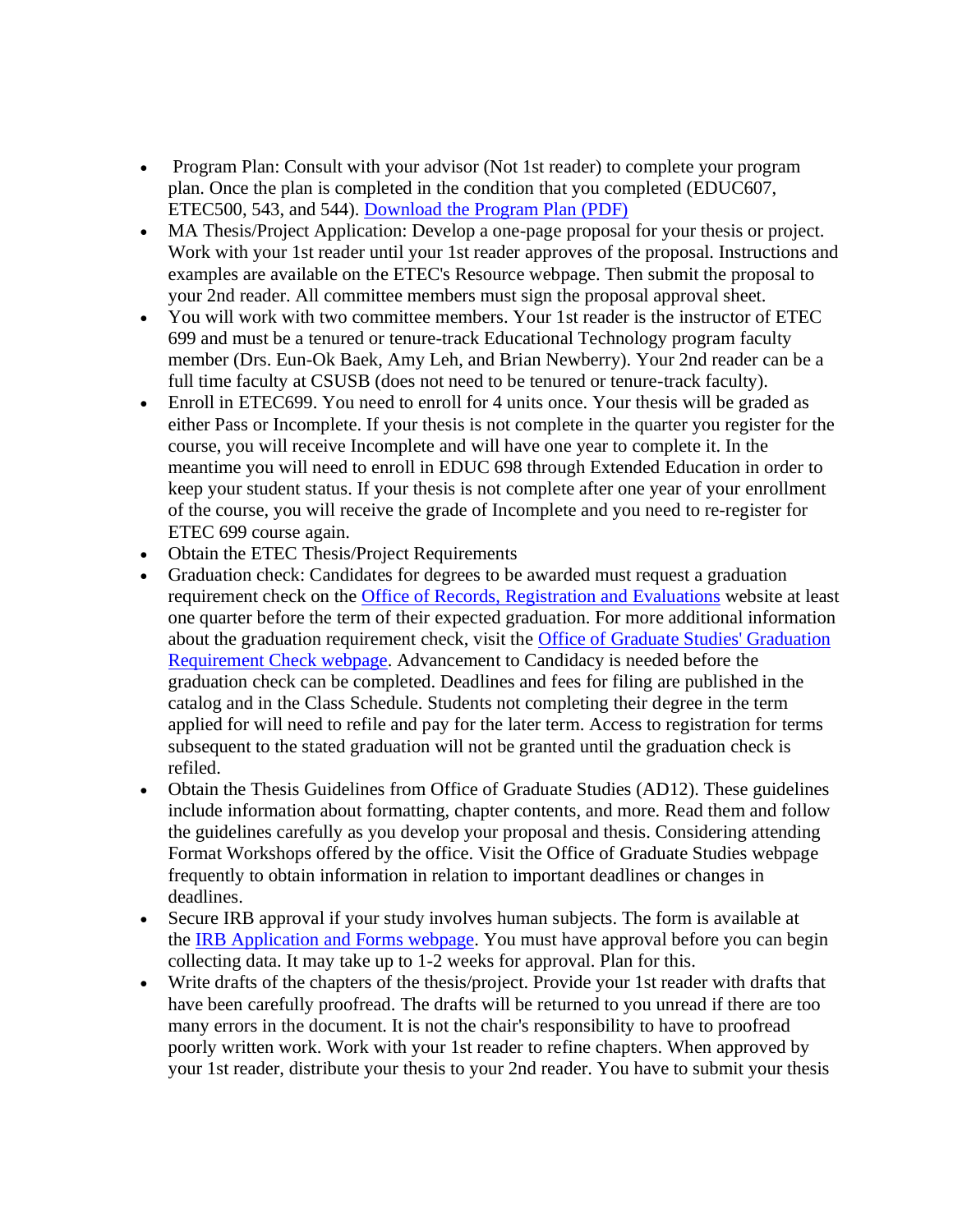to your 2nd reader at least one-month ahead of time you need it by before the First Format Review.

- First Format Review: You may submit your thesis/project draft (on regular paper) to Office of Graduate Studies for format accuracy after your 1st reader has approved a completed draft of the text. Theses/Projects with half-finished chapters, incomplete or missing sections (such as table of contents, abstract, references, tables, graphs, etc.), blank pages, and gross spelling and grammar errors will be returned unreviewed to the student. If the thesis/project is submitted incomplete at the time of the First Format Review Deadline then the student must change their graduation date to the following quarter. PLEASE BE AWARE: changing printers will affect the formatting of your thesis/project. If possible, use a computer that you can use from beginning (First Format Review) to end (Final Format Review). Draft copies, along with your name and phone number, should be left with the draft. You will be contacted when the review is complete. When your formatting check has been successfully completed, an approval document will be sent to your 1st reader. The thesis reviewers are available for individual appointments during designated hours and days of the week. The purpose of these appointments is to allow students to discuss the reviewer's comments and seek guidance in the formatting process. No appointments will be made to review a thesis/project which has not undergone a first format review. To schedule an appointment please call (909) 537-5058.
- Submit final draft to committee members with at least 1 month time period. (Optional: Run your manuscript by a tutor at the Writing Center before submitting this draft to your committee. The Center is located in the Learning Center, University Hall, 3rd floor.)
- Work with your thesis 1st reader to make all corrections that were suggested by committee members during the review.
- Presentation: In the last week of ETEC699, tenure-track ETEC faculty member will be present during the presentation of your thesis. A letter grade will be assigned to your thesis based on the decision of the ETEC faculty members. If you would like to invite your 2nd reader, it is your responsibility to notify him or her.
- Obtain signature from your 1st and 2nd readers on 3 required copies (and any additional copies for your needs) of the approval/signature page. The approval page needs to be copied onto 100% cotton or acid-free paper, as specified by Graduate Studies.
- Final Format Review: Once all changes are accepted by your committee and the draft is ready for the good paper, submit to the Office of Office of Graduate Studies all copes to be bound. When you submit a thesis/project for a FINAL REVIEW to the Office of Graduate Studies, the thesis/project must be complete. Before final printing, give final draft for last draft review. This means that you have (1) fulfilled all formatting requirements, (2) obtained the signatures of all committee members on the signature page, and (3) turned in every copy of the thesis/project that is to be bound (this includes the one original printed from a laser printer and two copies all on 100% cotton paper that will be kept by the university, as well as any additional personal copies for binding-which can be on any paper). If these criteria are not met by the final review deadline, then you must change their graduation date to the following quarter. The final review may take 3-5 days for completion, so students should make sure they submit the thesis/project early enough to meet the Binding Payment Deadline.
- If the above three (3) criteria for the final format review are met, and all copies to be bound are complete and accurate, then the Dean of the Office of Graduate Studies will